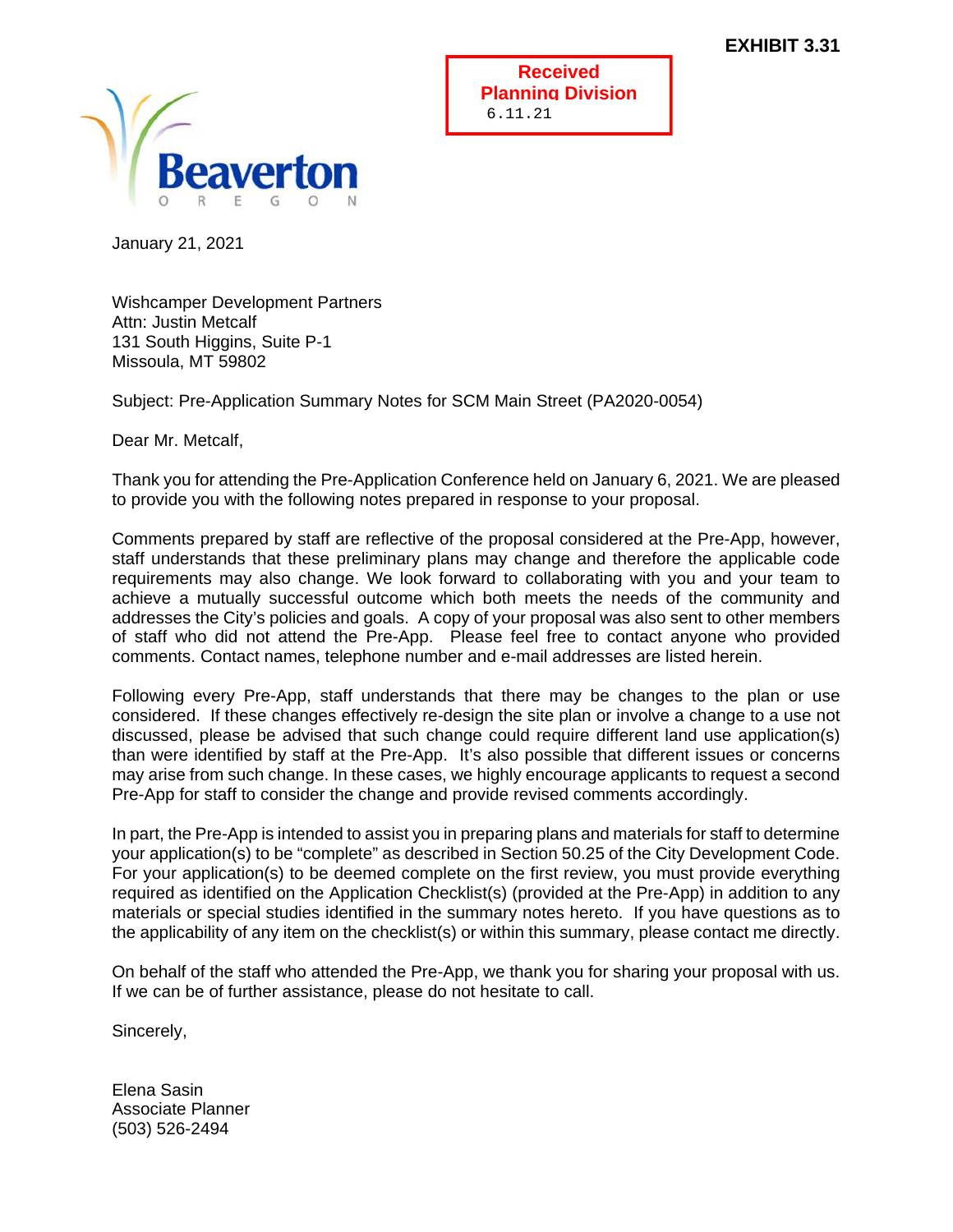# **PRE-APPLICATION CONFERENCE MEETING SUMMARY NOTES Prepared for**  SCM Main Street Mods PA2020-0054, January 6, 2021

The following pre-application notes have been prepared pursuant to Section 50.20 of the Beaverton Development Code. All applicable standards, guidelines and policies from the City Development Code, Comprehensive Plan and Engineering Design Manual and Standard Drawings identified herein are available for review on the City's web site at: [www.beavertonoregon.gov.](http://www.beavertonoregon.gov/) Copies of the Development Code and Comprehensive Plan are also available for review at the City's Customer Service Kiosk located within the Community Development Department. Copies of these documents are also available for purchase.

The following is intended to identify applicable code sections, requirements and key issues for your proposed development application. Items checked are to be considered relevant to your proposed development.

## **PRE-APPLICATION CONFERENCE DATE:** January 6, 2021

#### **PROJECT INFORMATION:**

Project Name: **SCM Main Street Mods** Project Description: Modification of a Decision for a Design Review and Preliminary Partition previously approved is requested for SCM Main Street PUD to modify the conditions of approval of the SCM Main Street Design Review (DR2020-0067) and Land Division (LD2020- 0007) to convert private Street A to a public street, revise the southern termination of Street A from an emergency access to a cul-de-sac, and replace the southern emergency access connection with a pedestrian connection and a public stormwater facility. Property/Deed Owner: Ed Bartholemy 18485 SW Scholls Ferry Road Beaverton, OR 97007 Site Address: 17811 SW Scholls Ferry Tax Map and Lot: Tax Map: 2S106B, Tax Lot: 7000 Zoning: <br>Comp Plan Designation: Main Street Comp Plan Designation: Site Size: Approximately 9.75 acres

#### **APPLICANT INFORMATION:**

| Applicant's Name: | <b>Wishcamper Development Partners</b><br>131 South Higgins, Suite P-1<br>Missoula, MT 59801 |  |
|-------------------|----------------------------------------------------------------------------------------------|--|
| Contact:          | Justin Metcalf                                                                               |  |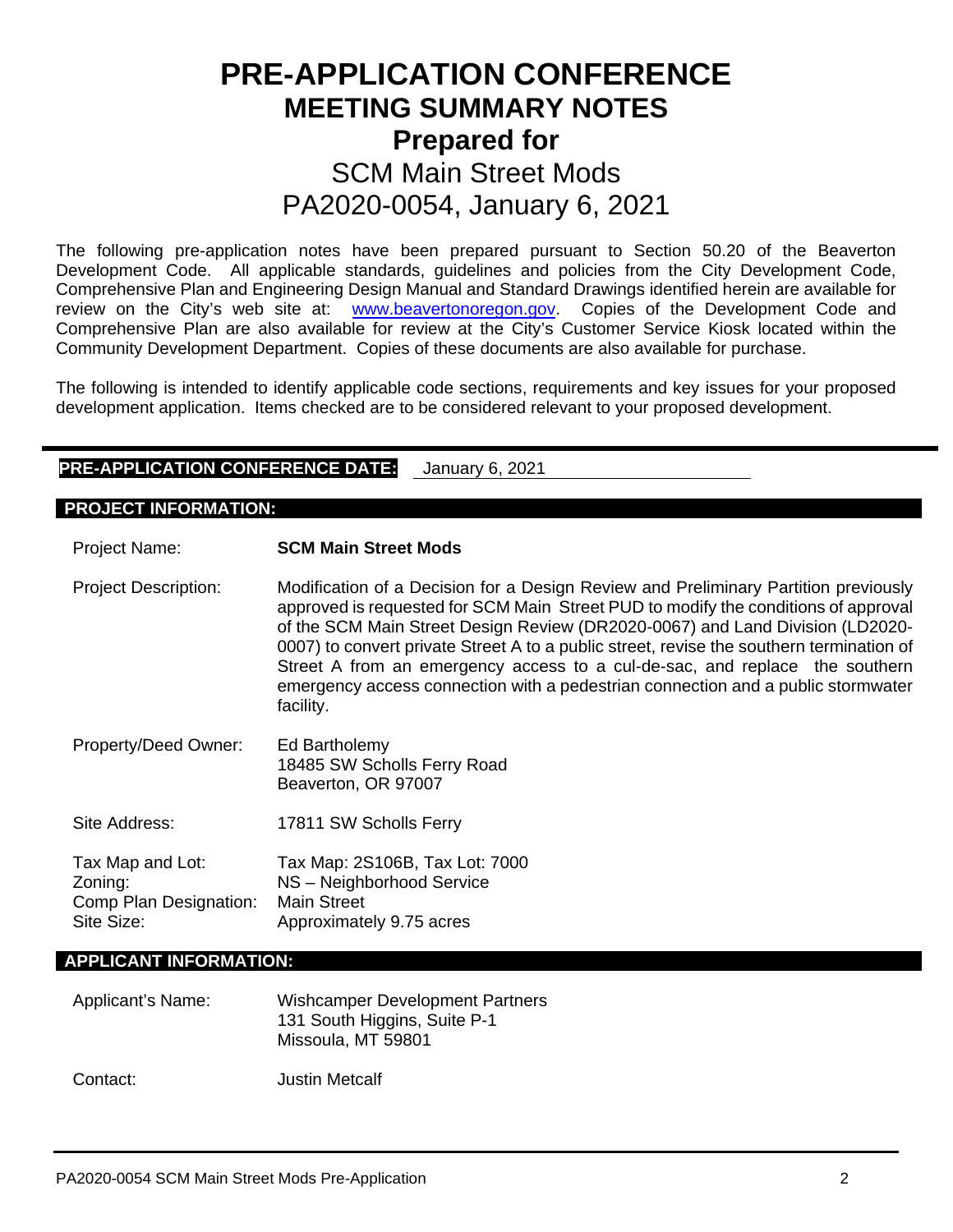#### **PREVIOUS LAND USE HISTORY:**

Subject property is part of the South Cooper Mountain Community Plan (SCMCP) area and was annexed to the City of Beaverton in January, 2013. The subject site was given the City of Beaverton Land Use Designation of Main Street. The SCM Main Street Planned Unit Development (ADJ2020-0002/CU2020-0002/CU2020- 0003/DR2020-0067/LD2020-0007/PD2020-0002/SDM2020-0004/ZMA2020-0005) was approved on November 24, 2020 and is now zoned Neighborhood Service (NS).

#### **SECTION 50.25 (APPLICATION COMPLETENESS):**

The completeness process is governed by Section 50.25 of the Development Code. The applicant is encouraged to contact staff to ask any questions or request clarification of any items found on the application checklists that were provided to the applicant at the time of the pre-application conference. In addition, the applicant should be aware that staff is not obligated to review any material submitted 14 days or later from the time the application has been deemed "complete" that is not accompanied with a continuance to provide staff the necessary time to review the new material.

#### **APPLICATION FEES:**

Based on the plans and materials provided, the identified\* application fees (land use only) are as follows:

| Modification of a Design Review Three   | \$5,909 |
|-----------------------------------------|---------|
| Modification of a Preliminary Partition | \$5,018 |

**\*See Key Issues/Considerations herein** for description of applications and associated process.

No fee increase are scheduled at this time; however, the fees are subject to change. Fees in effect at the time of application submittal will control. Please contact Current Planning (503-526-2420) or visit our website [www.beavertonoregon.gov/bib](http://www.beavertonoregon.gov/bib) prior to submittal of your application to confirm the current application fee(s).

## **SECTION 50.15. CLASSIFICATION OF APPLICATIONS:**

Applications are subject to the procedure (Type) specified by the City Development Code. Per Section 50.15.2 of the Code, when an applicant submits more than one complete application for a given proposal, where each application addresses separate code requirements and the applications are subject to different procedure types, all of the applications are subject to the procedure type which requires the broadest notice and opportunity to participate. In this case, a proposal that includes a Zoning Map Amendment, Design Review Three, Conditional Use and Planned Unit Development is subject to a **Type 3** procedure.

#### **SECTION 50.30 (NEIGHBORHOOD REVIEW MEETING):**

Based on the information presented at the pre-application, a Neighborhood Review Meeting is not required because the necessary type 3 applications are modifications of previously approved decisions. Staff always recommends community outreach through a neighborhood meeting. Neighborhood Advisory Committee: (NAC): **Neighbors Southwest** Contact: Elliot Otteson, Chair, [eotteson@horizoncommunity.church/](mailto:eotteson@horizoncommunity.church) 503-547-3013

#### **CHAPTER 20 (LAND USES):**

See *"Key Issues / Considerations"* herein. Limited Land Use applications will need to address Chapter 20 compliance. See Development Standards of the NS zone in table of 20.10.15.

#### **CHAPTER 30 (NON-CONFORMING USES):**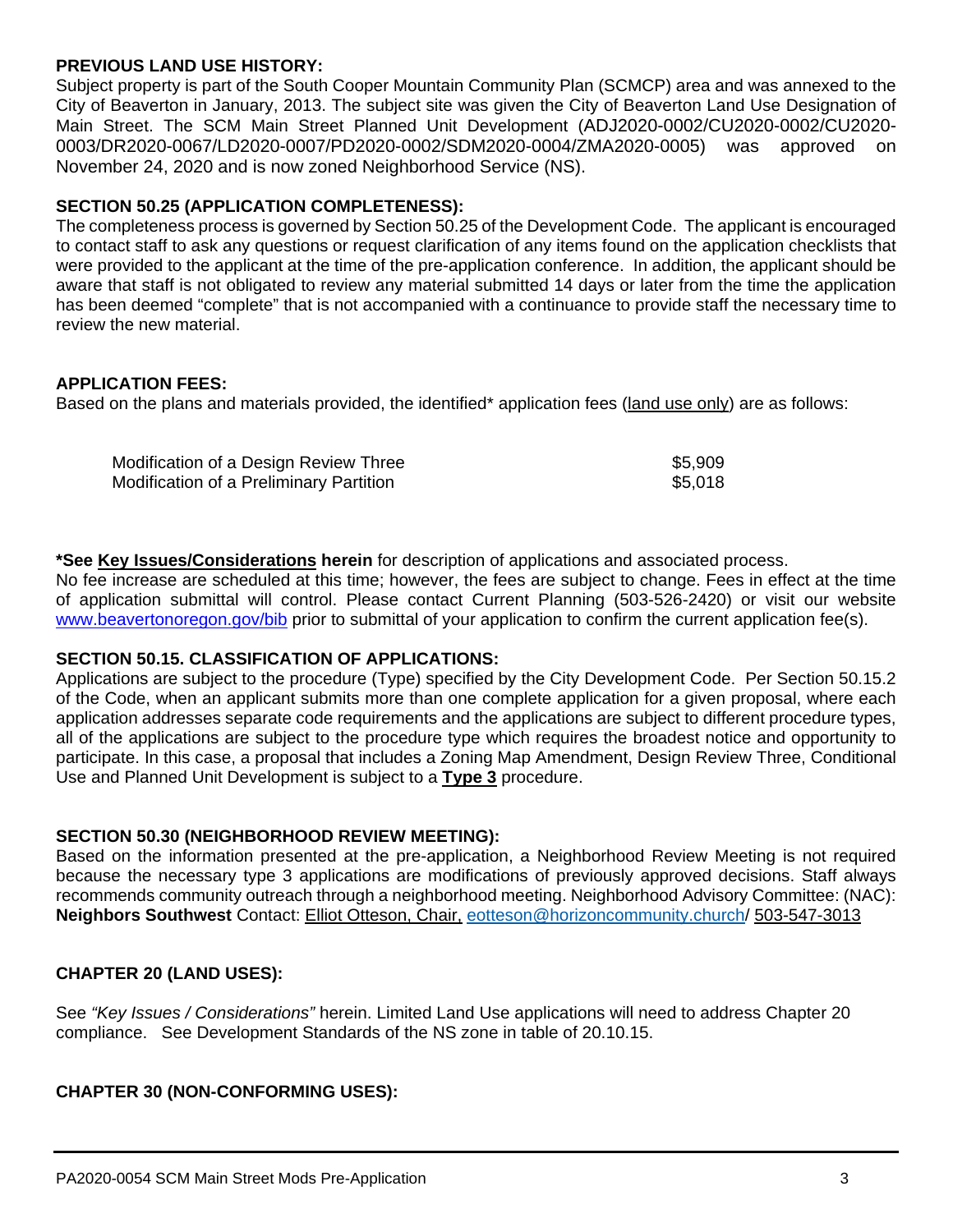| Proposal subject to compliance to this chapter? | │ │Yes | $\boxtimes$ No |
|-------------------------------------------------|--------|----------------|
|-------------------------------------------------|--------|----------------|

# **CHAPTER 40 (PERMITS & APPLICATIONS):**

Facilities Review Committee review required?  $|\times|$  Yes  $|\times|$  No

| $\sim$<br>-- |  |  |  |  |
|--------------|--|--|--|--|
|--------------|--|--|--|--|

**Please Note: Applicant's written response to Section 40.03 (Facilities Review) should address each criterion.** If response to criterion is "Not Applicable", please explain why the criterion is not applicable.

## **Applicable Application Type(s):**

|    | <b>Application Description</b>                                                        | Code                    | <b>Application Type</b>                                              |
|----|---------------------------------------------------------------------------------------|-------------------------|----------------------------------------------------------------------|
|    |                                                                                       | Reference               |                                                                      |
|    | <b>Modification of a Decision -</b><br><b>Design Review Three</b><br>(Threshold #8)   | 50.95 and<br>40.20.15.3 | $\parallel$ Type 2 $\sqrt{\phantom{a}}$ Type 3<br> Type 4<br>Type 1  |
| 2. | <b>Modification of a Decision -</b><br><b>Preliminary Partition</b><br>(Threshold #1) | 50.95 and<br>40.45.15.4 | $\vert$ Type 1 $\vert$ $\chi$ <b>Type 2</b> $\vert$ Type 3<br>Type 4 |

**Comments: In order for your applications to be deemed complete, a written statement necessary, supported by substantial evidence in response to all applicable approval criteria.** Specifically, your application narratives will need to explain how and why the proposed application meets the applicable approval criteria for the land use applications identified above. Approval criteria and development regulations in effect at the time an application is received will control. Approval criteria and development regulations are subject to change.

# **CHAPTER 60 (SPECIAL REGULATIONS):**

The following special requirements when checked are applicable to your development. You should consult these special requirements in the preparation of written and plan information for a formal application:

| <b>Section 60.05 (Design Review Principles</b><br><b>Standards and Guidelines)</b> | Section 60.07 (Drive-Up Window Facilities)     |
|------------------------------------------------------------------------------------|------------------------------------------------|
| Section 60.10 (Floodplain Regulations)                                             | <b>Section 60.15 (Land Division Standards)</b> |
| Section 60.20 (Mobile & Manufactured Home<br>Regulations)                          | Section 60.25 (Off-Street Loading)             |
| Section 60.30 (Off-Street Parking)                                                 | Section 60.33 (Park and Recreation Facilities) |
| Section 60.35 (Planned Unit Development)                                           | Section 60.40 (Sign Regulations)               |
| Section 60.45 (Solar Access Protection)                                            | Section 60.50 (Special Use Regulations)        |
| <b>Section 60.55 (Transportation Facilities)</b>                                   | Section 60.60 (Trees and Vegetation)           |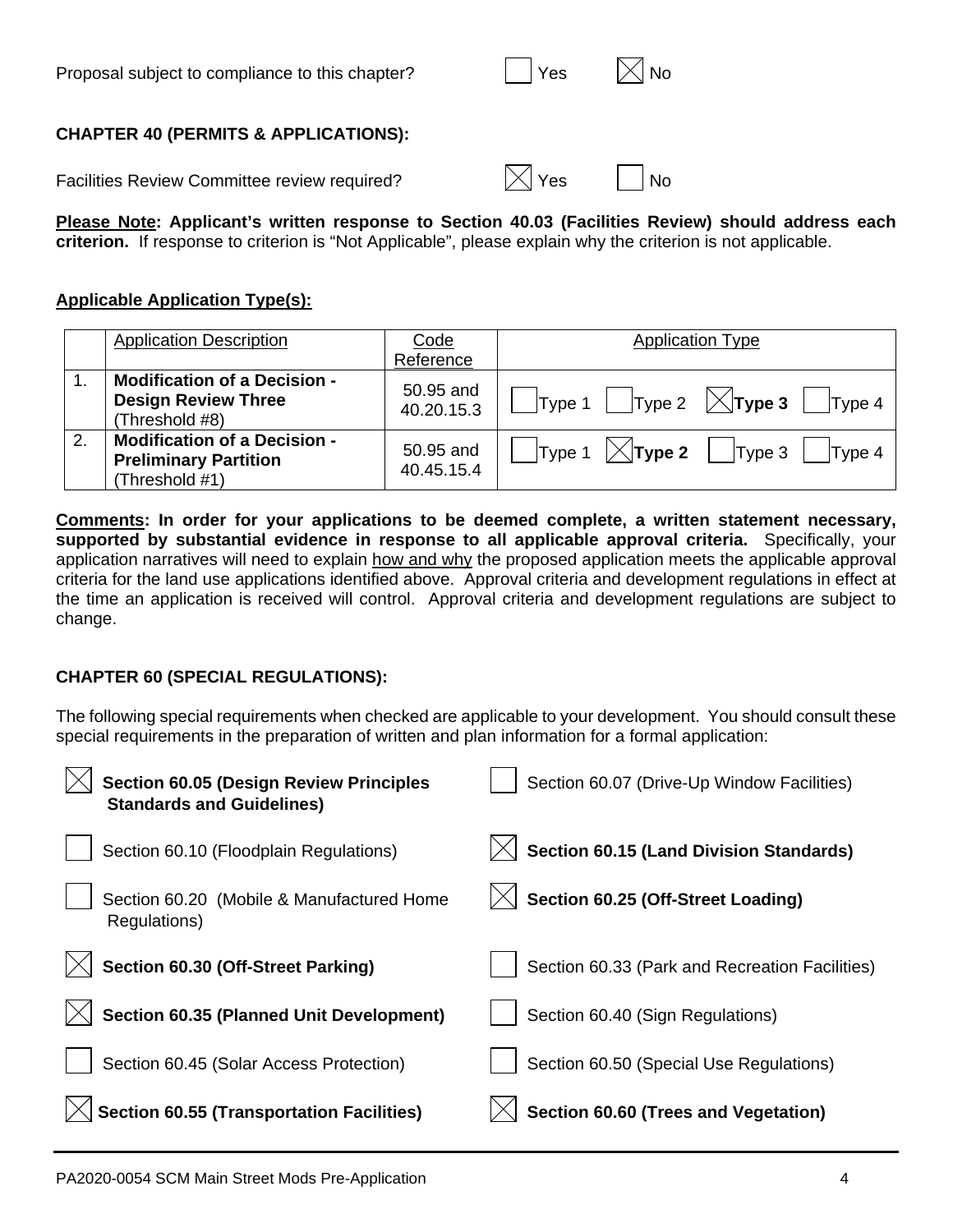

Section 60.70 (Wireless Communication)

Please note that **compliance with the South Cooper Mountain Community Plan is required as part of showing compliance with the PUD Modification request**, these policies can be found in the South Cooper Mountain Community Plan.

#### **OTHER DEPARTMENT/AGENCY CONTACTS:**

Your project may require review by other City departments and outside agencies. Please plan to contact the following staff persons at the City of Beaverton or other agencies when their name is checked. In some instances, some or all of these staff persons may submit written comments for the pre-application conference. These comments may be discussed at the pre-application conference and will be attached to this summary:

Recommended Clean Water Services

contact for further information if checked

 $|\times|$  (CWS not sent copy of Pre-Application materials)

Clean Water Services (CWS) regulates sanitary sewer, storm and surface water management within Washington County in coordination with the City of Beaverton. CWS also conducts environmental review for proposed development projects that are located in proximity to sensitive areas (generally wetlands, riparian areas and stream corridors). Staff recommends that applicants contact CWS staff as early as possible in order to obtain a *Service Provider Letter* (SPL). For many development permits, the SPL is required before the application is determined to be complete (BDC 50.25.1.F) which starts the Beaverton land use review processes. CWS environmental regulations are explained in Chapter 3 of the *[Design and Construction Standards](https://www.cleanwaterservices.org/media/1759/dc-chapter-3.pdf)* at: [www.cleanwaterservices.org/permits](http://www.cleanwaterservices.org/permits-development/design-construction-standards)[development/design-construction-standards](http://www.cleanwaterservices.org/permits-development/design-construction-standards)

If no sensitive areas exist on or within 200 feet of the project site, CWS can also issue a statement indicating no sensitive areas exist which the city will also accept as documentation under Section 50.25.1.F. To start the environmental review process and obtain an SPL, complete the [pre-screening site assessment form.](http://www.cleanwaterservices.org/documents-forms/pre-screen-form/) For more information about CWS environmental review, you may email [splreview@cleanwaterservices.org](mailto:splreview@cleanwaterservices.org) or contact **Laurie Bunce**, CWS Engineering Technician, at (503) 681-3639.

| $\boxtimes$ | Carl Werner, Senior Structural Plans Examiner, City of Beaverton<br>(503) 526-2593 / cwerner@beavertonoregon.gov<br>$\boxtimes$ Comment: Plans reviewed. No comments at this time. Typical building<br>buildings will be required eventually. |
|-------------|-----------------------------------------------------------------------------------------------------------------------------------------------------------------------------------------------------------------------------------------------|
|             |                                                                                                                                                                                                                                               |

| <b>Steve Brennen, Operations, City of Beaverton</b><br>(503) 526-2200 / sbrennen@beavertonoregon.gov |
|------------------------------------------------------------------------------------------------------|
| $\vert\angle\vert$ Comment: No written comments provided to date / not expected.                     |
| Naomi Patibandla, Site Development, City of Beaverton                                                |
| (503) 256-2513 / npatibandla@beavertonoregon.gov                                                     |

Plans reviewed. Written comments not provided.

 $\boxtimes$ 

 $\times$ 

**Kate McQuillan, AICP, Transportation, City of Beaverton** (503) 526-2427/ kmcquillan@beavertonoregon.gov

permits for new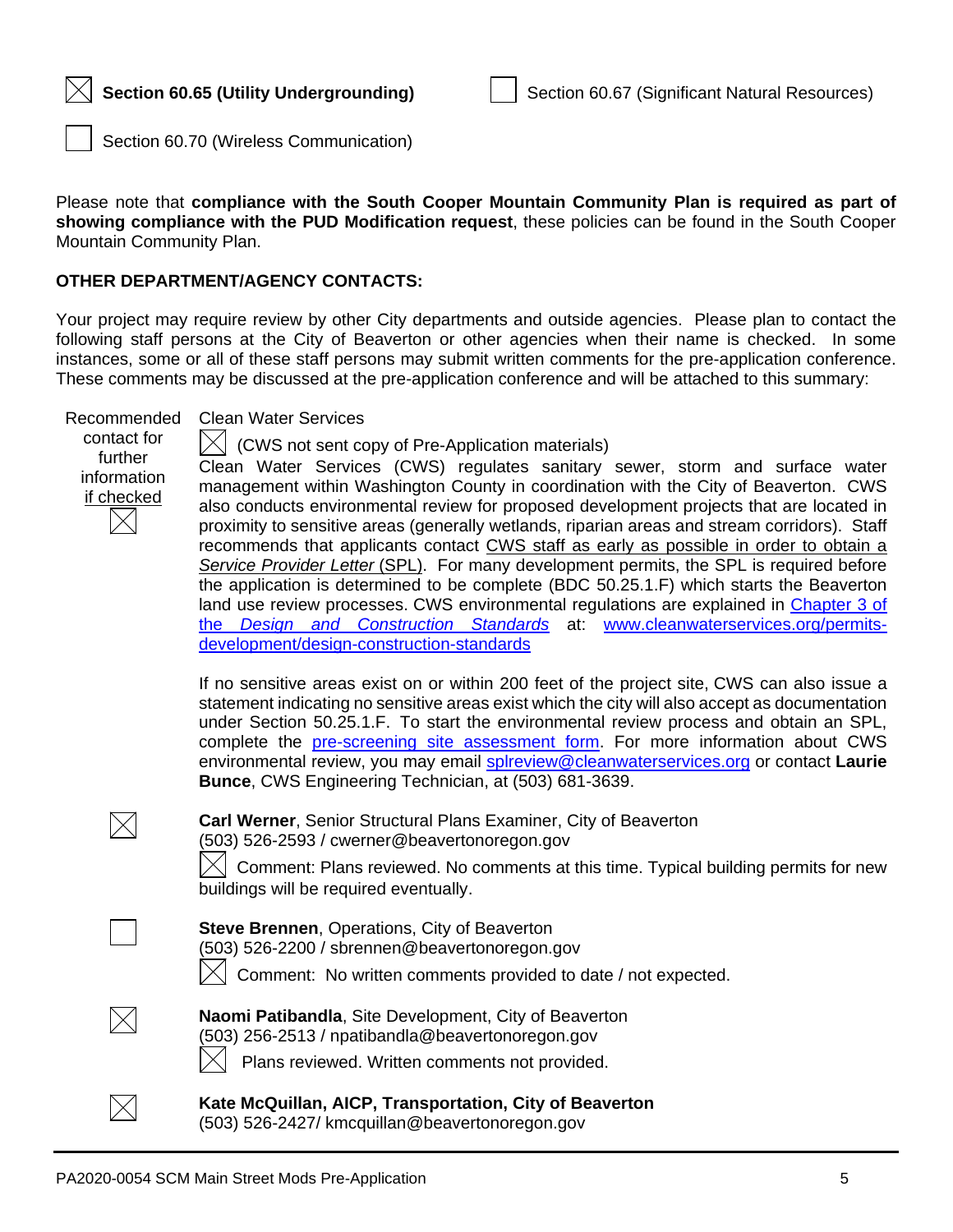

Plan reviewed. Written comments not provided.



**Naomi Vogel, Planner, County of Washington** Naomi\_vogel@co.washington.or.us Plan reviewed. Written comments not provided.

#### **KEY ISSUES/CONSIDERATIONS:**

**Staff has identified the following key development issues, or design consideration or procedural issues that you should be aware of as you prepare your formal application for submittal. The identification of these issues or considerations here does not preclude the future identification of other key issues or considerations:**

- **1. Land Use Applications** In review of the plans and materials submitted for consideration, staff has identified the following land use applications. Please note that the City of Beaverton allows concurrent review of land use applications.
	- a. **Modification of a Decision – Preliminary Partition** (LD) (Type 2). Modifications to conditions of approval and modifications to grading. The modification application should focus only on the portion of the partition that is proposed to be modified.
	- b. **Modification of a Decision - Design Review Three** (DR) (Type 3). The modification application for the previously approved Design Review Three should focus only on the design changes proposed.

Please note, in addition to responding to criteria and standards applicable to Preliminary Partitions and Design Review applications, Modification of a Decision applications must also address Section 50.95.

- **2. Facilities Review Approval Criteria.** Written response to the Facilities Review approval criteria is necessary (Section 40.03 of the Development Code). Applicant's narrative should respond to how critical facilities and services can still be provided to the development. Response to Facilities Review approval criteria will also be required with design review and should address utility provisions, site access, etc.
- **3. Owner Signatures.** All proposed modifications must contain the signatures of all property owners, including the owners affected by the proposed changes. Any proposed condition of approval changes should be consented to by all owners.
- **4. System Development Charges.** The Washington County Transportation Development Tax (TDT) will be due for developments prior to issuance of building permits, in addition to other System Development Charges. The SDC charges are not assessed or evaluated through the land use application review process.

The TDT is based on the estimated traffic generated by each type of development. The TDT is collected prior to the issuance of a building permit; or in cases where no building permit is required (such as for golf courses or parks), prior to final approval of a development application.

To estimate the tax please use Washington County's TDT Self Calculation Form: [www.co.washington.or.us/LUT/Divisions/LongRangePlanning/PlanningPrograms/TransportationPlannin](http://www.co.washington.or.us/LUT/Divisions/LongRangePlanning/PlanningPrograms/TransportationPlanning/transportation-development-tax.cfm)